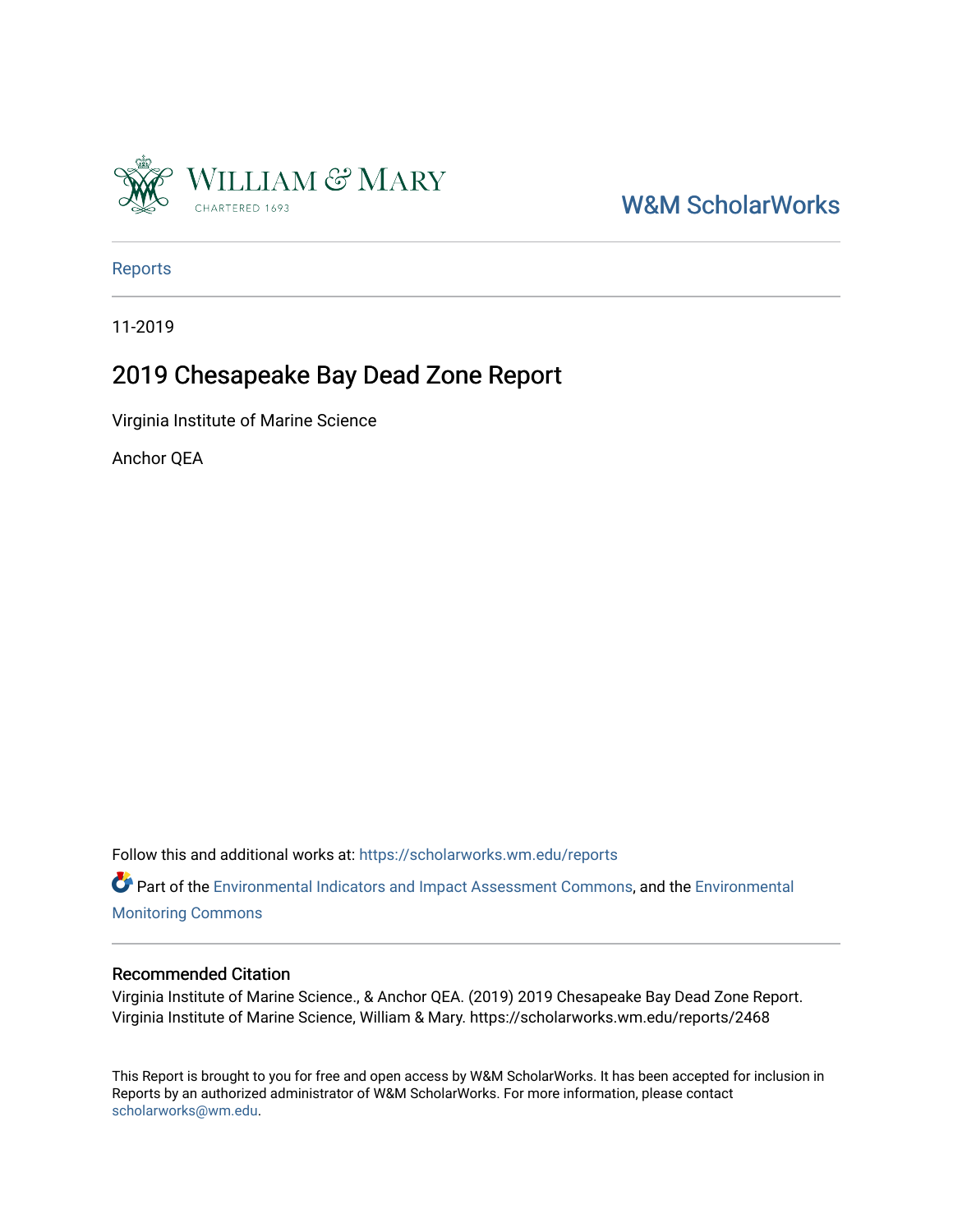



# **2019 Chesapeake Bay Dead Zone Report November 2019**

#### **Hypoxia Background**

The "Dead Zone" of the Chesapeake Bay refers to a volume of hypoxic water that is characterized by dissolved oxygen concentrations less than 2 mg/L, which is too low for aquatic organisms such as fish and blue crabs to thrive. The Chesapeake Bay experiences hypoxic conditions every year, with the severity varying from year to year, depending on nutrient and freshwater inputs, wind, and temperature. Multiple metrics are used to relate the severity of hypoxia between different years:

- Maximum Daily Hypoxic Volume (km<sup>3</sup>): The maximum volume of Chesapeake Bay water experiencing hypoxic conditions on any given day<sup>a</sup>
- Average Summer Hypoxic Volume (km<sup>3</sup>): The average volume of hypoxic water from June through September
- *Hypoxic Duration* (days): The number of days in a given year between the first and last day of hypoxic conditions exceeding  $2 \text{ km}^3$  in volume
- *Total Annual Hypoxic Volume* (km<sup>3</sup> days): The total amount of hypoxia in the Bay for a given year, calculated by summing the hypoxic volume on each day

### **2019 Chesapeake Bay Hypoxia Score**

The Virginia Institute of Marine Science<sup>b</sup> and Anchor QEA operate a real-time three-dimensional hypoxia forecast computer model that predicts daily dissolved oxygen concentrations throughout the Bay (www.vims.edu/hypoxia). The metrics listed above were estimated for 2019 from this forecast model; for reference, the same statistics have also been generated for historical years (**1985-2018**).

#### **In 2019:**

- Ø **Maximum daily hypoxic volume was greater than 79% of historical years**
- Ø **Summer average hypoxic volume was greater than 74% of historical years**
- Ø **Duration of hypoxia was greater than 82% of historical years**
- Ø **Total annual hypoxic volume was greater than 74% of historical years**

Springtime inflows from the Susquehanna River were high in 2019, resulting in the prediction that 2019 would be the 4<sup>th</sup> largest July hypoxic volume in the last 20 years. <sup>c</sup> However, summer winds and temperatures also play large roles in the severity of hypoxia. Through mid-July 2019, total annual hypoxic volume was on the high end of 2014 to 2018 (**Figure 1**). Weak winds and high temperatures from the end of June to mid-August allowed hypoxia to increase to higher levels.<sup>d</sup> This is different from 2018, when strong winds reduced the amount of mid-summer hypoxia. In 2019, hypoxia decreased quickly in late August and early September (Hurricane Dorian) as winds increased; however, hypoxia returned with the high temperatures in late September and early October until strong winds mixed the Bay water and ended hypoxia in the mainstem of the Bay for the year. Overall, the total amount of hypoxia in 2019 was estimated to be on the high end of the normal range for 1985 to 2018, and higher than in the recent past (**Table 1**). As in 2018, hypoxia also lasted longer than in other recent years.

Even with environmental conditions that favor severe hypoxia (high riverine input to the Bay and light winds), the total amount of hypoxia in 2019 was within the normal range, suggesting nutrient reductions since the 1980s have helped improve water quality in the Bay.

- i<br>L
- 
- <sup>a</sup> 1 km<sup>3</sup> equals about 400,000 Olympic-sized swimming pools of water<br><sup>b</sup> Contact Marjorie Friedrichs (marjy@vims.edu) for more information<br><sup>c</sup> 2019 springtime forecast: http://scavia.seas.umich.edu/wp-content/uploads/20
- hypoxia-report/<br>"These estimates are based on computer models that continue to be improved; therefore past estimates may be updated as improvements are made